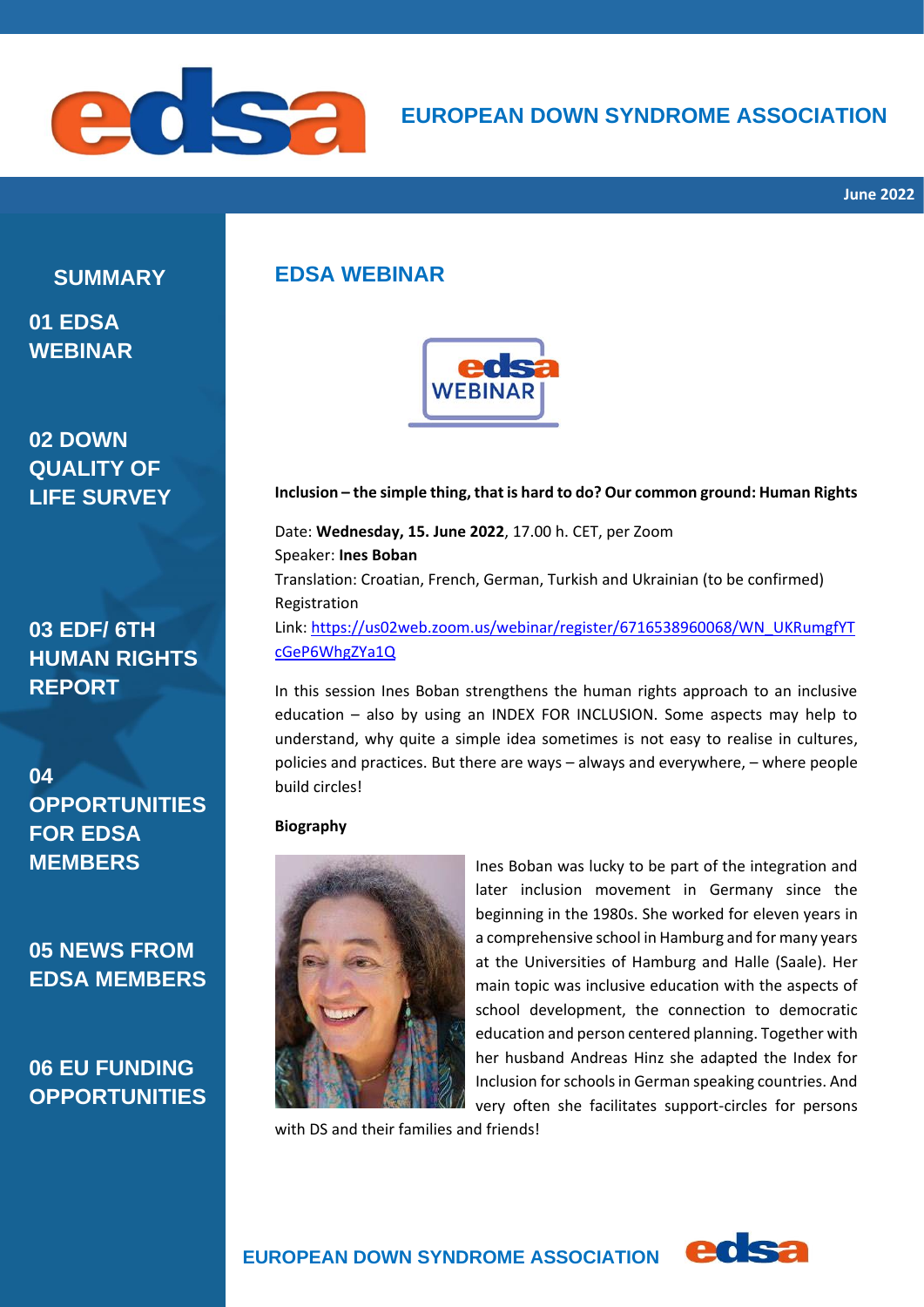## **DOWN QUALITY OF LIFE SURVEY**



Dear EDSA Members,

We are writing to ask for your participation in a **new international research project**. A team of international Down syndrome organizational leaders, led by clinicians from Harvard Medical School and Massachusetts General Hospital, created a survey to study quality of life in people with Down syndrome around the world.

European Down Syndrome Association has not shared your contact information with these researchers; instead, we have agreed to forward their message to you. Only if you choose to respond will the researchers have your contact information. We encourage you to participate in these important efforts.

The goal of this project is to understand the quality of life of people with Down syndrome in every country of the world. By gathering data from organizations that support people with Down syndrome, the researchers want to measure many aspects of life for people with Down syndrome across the lifespan. They also hope to identify specific reasons why some countries are doing better than others—including law and policy, environment, health system, and other factors.

We are asking **a leader of each Down syndrome organization to complete one survey**. We expect this person will need to consult with others about some factual questions. We may ask multiple organizations in each country to complete the survey; please answer for your organization alone. Once information is gathered, we anticipate that it will take about 30-40 minutes to complete the online survey.

Here the study: [https://redcap.partners.org/redcap/surveys/?s=NRPWHHH8HL.](https://redcap.partners.org/redcap/surveys/?s=NRPWHHH8HL) Here you will find [a document](https://drive.google.com/file/d/1-2-RYp5IM6Mk3yzseUkYUITXibi3opJs/view?usp=sharing) with more information about the study.

The lead investigator, Dr. Brian Skotko, would be happy to answer any of your questions and can be contacted by email at [BSKOTKO@mgh.harvard.edu<mailto:BSKOTKO@mgh.harvard.edu>](mailto:BSKOTKO@mgh.harvard.edu) or phone at +1-617-643-3196. We hope that with this study, we will be able to make life better for many people with Down syndrome around the world.

Thank you for all of your help, Dan Kats, MD Pediatrics Resident Massachusetts General Hospital for Children Harvard Medical School

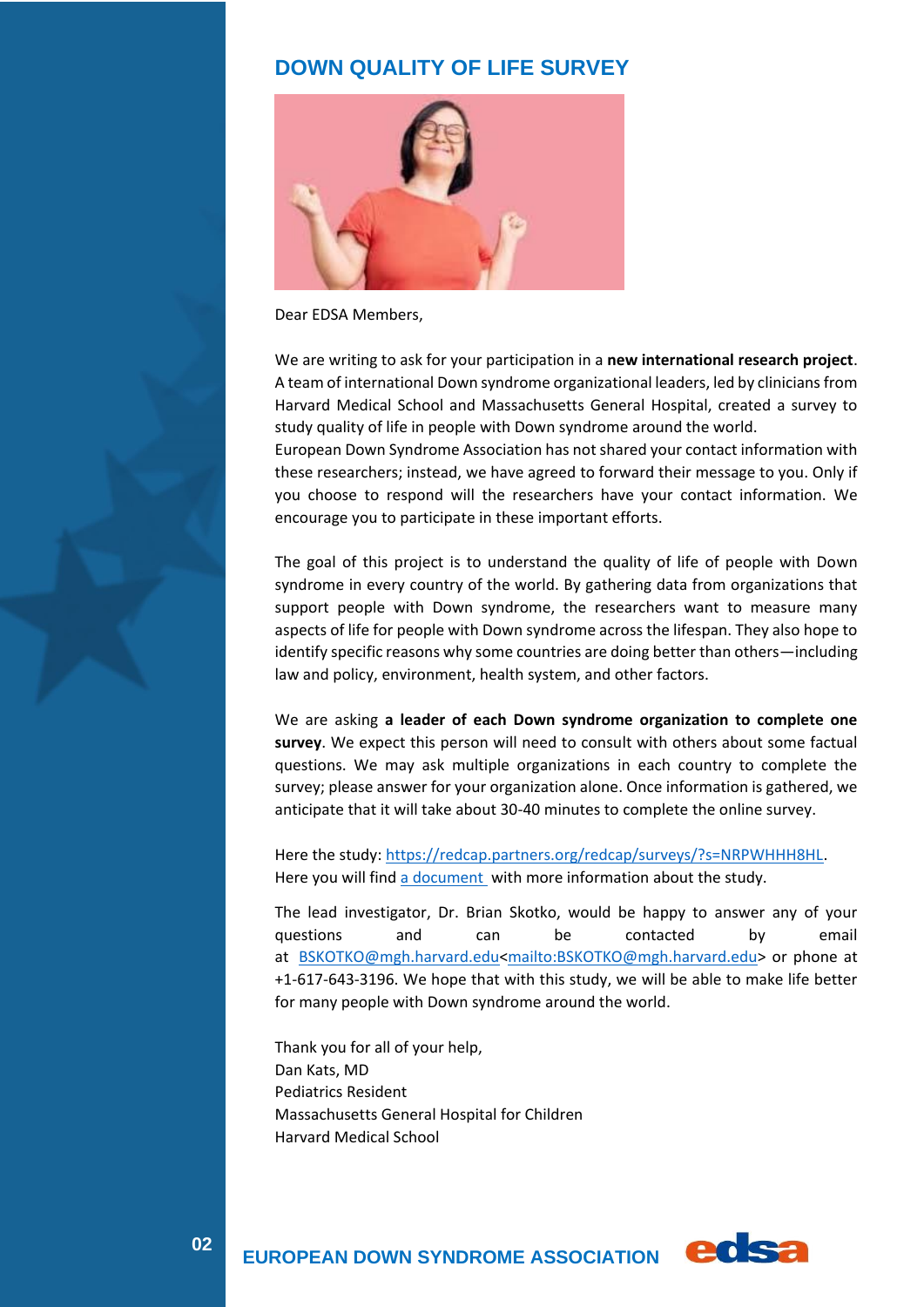# **EDF/ 6TH HUMAN RIGHTS REPORT**



Dear EDSA members,

The EDF has launched the 6th Human Rights Report on Political Participation.

Here you will find the PDF of [the report](https://drive.google.com/file/d/19Z6t34mqAkDsOv1ss15DSyp6A1y9gN80/view?usp=sharing) as well as an [easy to read](https://drive.google.com/file/d/1mMcADyLoeNyNUrPJQJ_rz-hq595R5-t3/view?usp=sharing) copy easy to read [copy .](https://drive.google.com/file/d/1mMcADyLoeNyNUrPJQJ_rz-hq595R5-t3/view?usp=sharing)



**EUROPEAN DOWN SYNDROME ASSOCIATION COSE**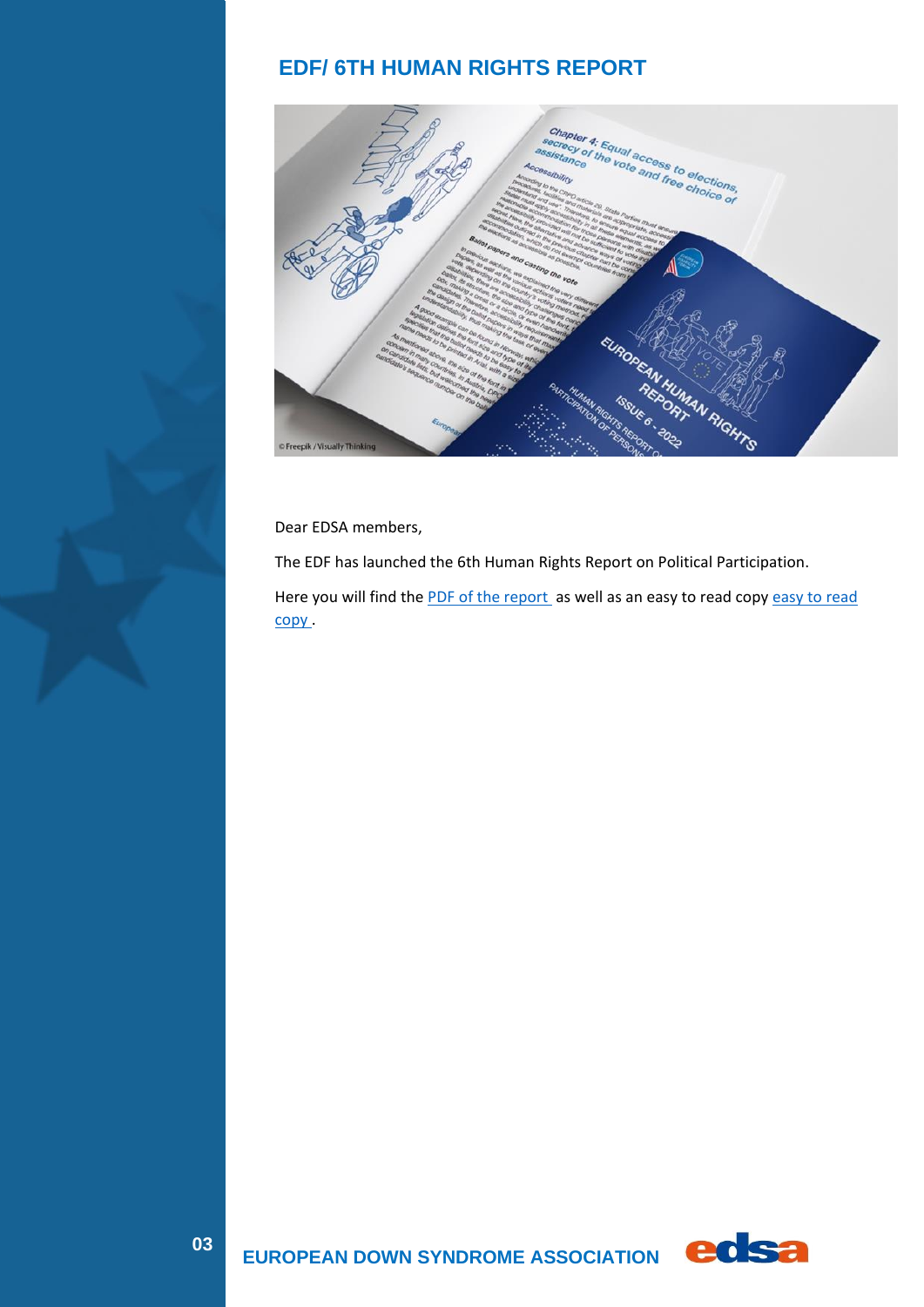## **OPPORTUNITIES FOR EDSA MEMBERS**



#### Hello!

We're Paralym Art.

Paralym Art is an organization which aims to support those with disabilities through art, by providing art created by people with disabilities to companies and organizations throughout Japan.

Starting on June 1st, 2022, we're holding the 5th Paralym Art World Cup, an art contest in which artists with disabilities from all around the world can participate!

We'd like to invite many to participate, and so we are contacting you to introduce ourselves.

Applications can be done online, and it's free to apply!

The theme for this year's Cup is "Future".

Please express the "future" you imagine to your heart's content!

The deadline for applications is August 31st, 2022.

There is a prize of \300,000 for the Grand Prix, and \100,000 for second place!

For more information, please see: [https://paralymart-wc.com/2022/index\\_en.html](https://clk.nxlk.jp/m/ZAM9bnLqC)

If you are able to participate, we'd like to ask for your cooperation in filling out a survey.

Please respond using the URL below.

[https://forms.gle/HoybQ9hR3bFLFG29A](https://clk.nxlk.jp/m/CWNvdL1ZC)

If you have any questions, please feel free to contact us.

We look forward to the submission of your original artwork!

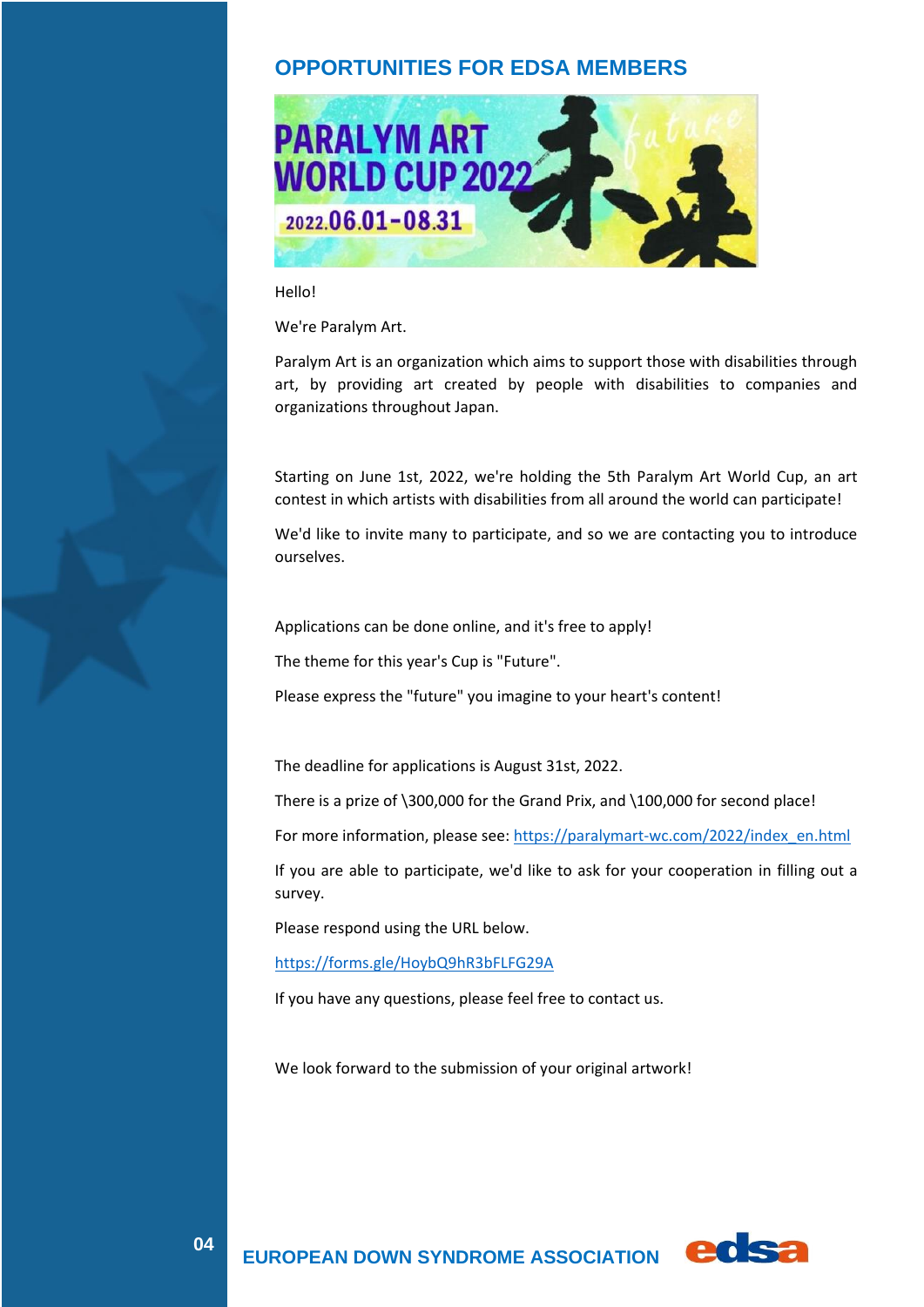## **NEWS FROM EDSA MEMBERS**

#### **DOWN WITHOUT BARRIERS PROJECT**



The first event of Erasmus+ project Down Without Barriers, took place in Istanbul on May 2022 for one week. The Down Syndrome Association of Türkiye General Secretary Fulya Ekmen and Program Coordinator Merve Özman gave trainings to 20 participants from Türkiye, Italy, Greece and Romania about adaptation of methods and materials when working with people Down syndrome.

"DOWN – Without barriers!", is an Erasmus+ KA-1 project, financed by the Erasmus + Programme of the European Union, which will be implemented by Direcția de Asistență Socială și Medicală (Cluj-Napoca, Romania) as coordinator, in partnership with Asociația AGA Down Sindrom Cluj (Cluj-Napoca, Romania), Asociația Babilon Travel (Cluj-Napoca, Romania), The Municipality of Fyli (Greece), Down Sendromu Dernegi (Turkey) and Associazione Italiana Persone Down Onlus (Italy).

The purpose of this project is creating/ensuring a favorable context for promoting diversity, intercultural dialogue for young people (with and without Down Syndrome) and social inclusion, as well as improving the professional competences of youth workers in the activities carried out with young people with and without Down Syndrome.

The specific objectives of the project are: contributing to the development of the professional competencies of 20 youth workers from 4 countries and to raising their awareness in their work with youngsters with down syndrome, within a training course, held in Istanbul, Turkey (time frame to be decided); contributing to the optimization of the quality of work with youngsters with down syndrome of 20 youth workers and to the development of suitable working tools, adapted to the needs of the target group, by creating a good practice manual as a result of the training course; contributing to the development of the learning and communication performances, of the initiative spirit and self-esteem, their intercultural awareness and to facilitating access to labor market for 24 youngsters with and without Down Syndrome, within a 7 days youth exchange held in Cluj-Napoca, Romania.



 **EUROPEAN DOWN SYNDROME ASSOCIATION**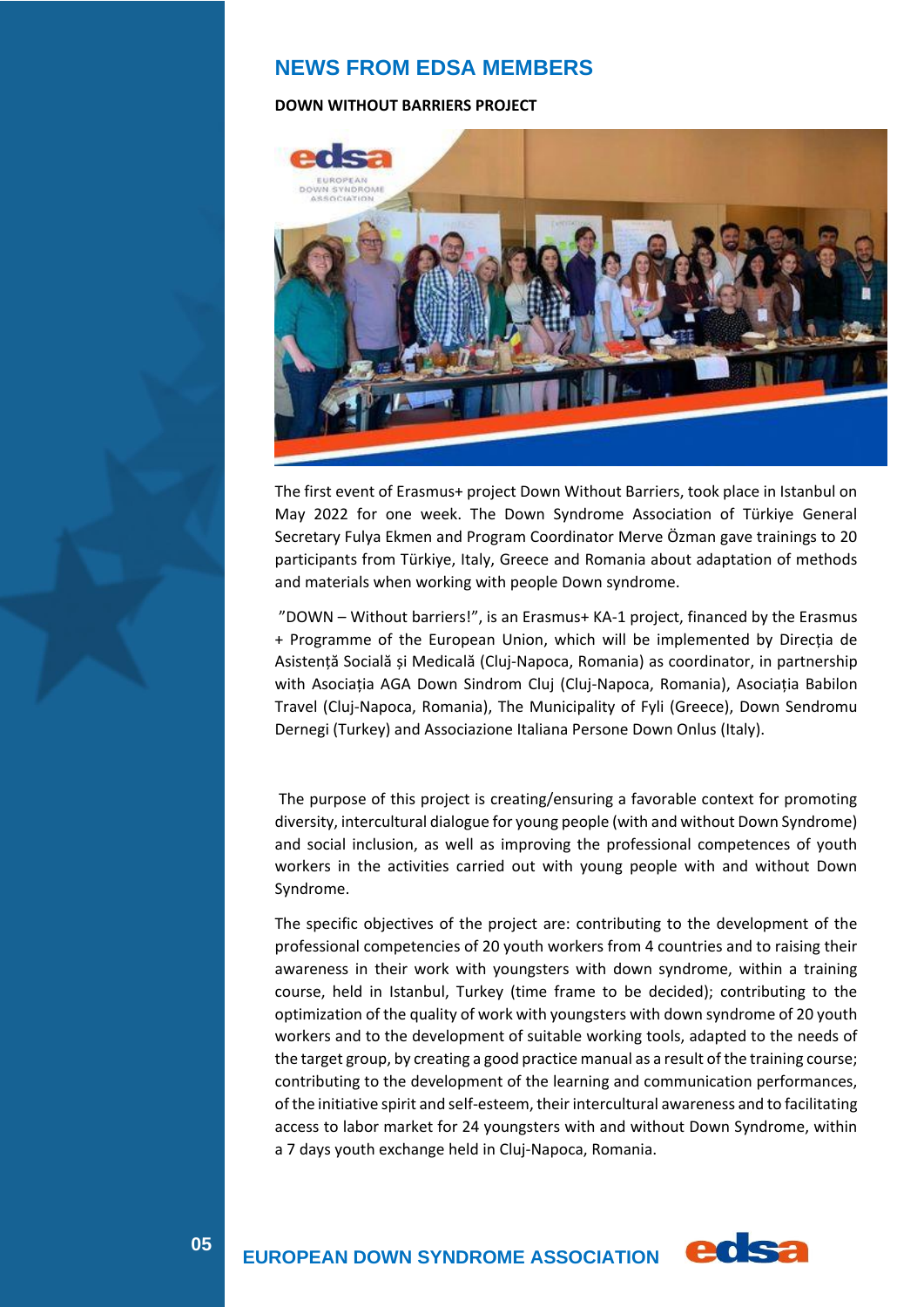## **EU FUNDING OPPORTUNITIES**



*The article below illustrates the call promoted by the European Commission in the framework of the European Solidarity Corps programme. EDSA members could apply and take the opportunity to host young European volunteers in their organisations to support activities and projects.*

#### **European Solidarity Corps**

#### **The power of together**

Your organisation may be eligible to apply for European Solidarity Corps funding to develop projects for the good of communities and society as a whole. We work with a wide range of organisations active in areas including:

- encouraging democratic participation
- fighting social exclusion
- protecting nature
- promoting health and wellbeing
- promoting education and training
- working with migrant communities.

If your project gets approved, you will have access to a pool of motivated young people between 18 and 30 years old on the European Solidarity Corps portal. Your organisation will be able to advertise opportunities or search and get in touch with potential participants.

European Solidarity Corps funding has several advantages for your organisation. It can:

- enable you to do more
- help you tap into the skills and enthusiasm of highly motivated young people
- enable you to create links with young people by offering them a meaningful learning experience
- bring fresh ideas into your organisation's day-to-day work
- forge stronger links with the local community.

European Solidarity Corps can support:

Volunteering strand

06

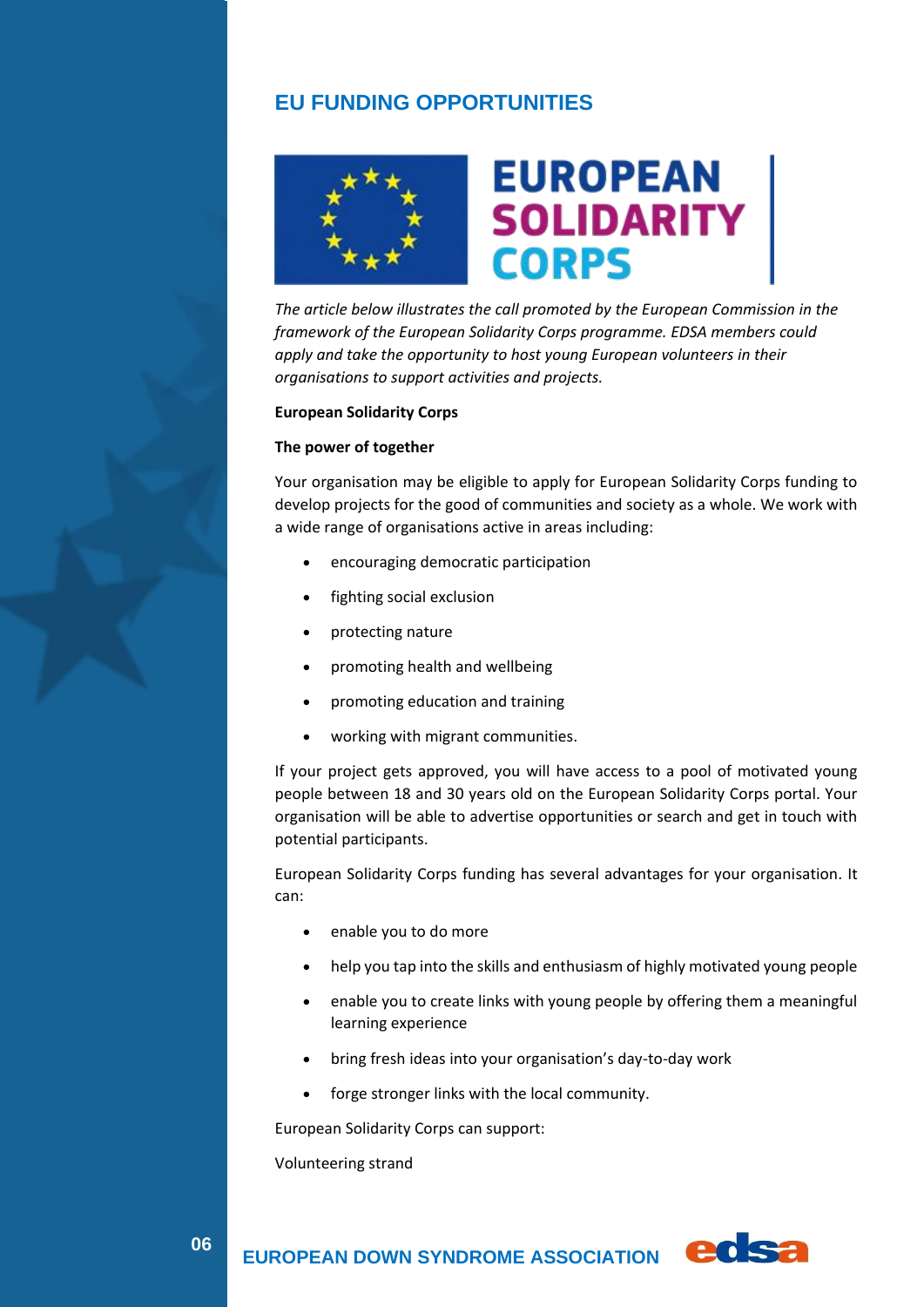- *Volunteering activities*
	- Individual
	- In teams
	- Volunteering teams in high-priority areas
- *Solidarity Projects*

### 2022 call

The 2022 call for project proposals has been published. Please consult the documents and tools provided below.

Notice in the Official Journal of the European Union

## CALL FOR PROPOSALS 2022 - [EAC/A10/2021 European Solidarity Corps \(2021/C](https://eur-lex.europa.eu/legal-content/EN/TXT/?uri=uriserv%3AOJ.C_.2021.464.01.0017.01.ENG&toc=OJ%3AC%3A2021%3A464%3ATOC)  [464/05\)](https://eur-lex.europa.eu/legal-content/EN/TXT/?uri=uriserv%3AOJ.C_.2021.464.01.0017.01.ENG&toc=OJ%3AC%3A2021%3A464%3ATOC)

### [European Solidarity Corps Guide 2022](https://europa.eu/youth/sites/default/files/european_solidarity_corps_guide_2022_en_v2.pdf)

The European Solidarity Corps Guide 2022 is essential reading for anyone interested in applying. It details the conditions governing the projects you can apply for under the general call for proposals.

### **Application procedure**

For the **decentralised** activities managed by National Agencies please apply using the [Erasmus+ and European Solidarity Corps page.](https://webgate.ec.europa.eu/erasmus-esc/index/)

For the **centralised** activities managed by the European Education and Culture Executive Agency information about the application forms and selection procedure will be available on the EACEA's website and [Funding & tender opportunities portal.](https://ec.europa.eu/info/funding-tenders/opportunities/portal/screen/programmes/esc2027)

**Let us try to explain the difference between the two main actions of the European Solidarity Corps: Volunteering activities and Solidarity projects**

### *Volunteering activities:*

Volunteering activities provide opportunities for young people to take part in solidarity activities and help address identified needs within local communities and contribute to overcoming important social challenges on the ground. Volunteering can take place in a country other than the country of residence of the participant (cross-border) or in the country of residence of the participant (in-country). The scope of volunteering projects is broad and covers a wide range of areas, such as environmental protection, climate change mitigation or greater social inclusion.

Volunteering activities can be done in groups or individually.

### *Solidarity projects:*

A solidarity project should have an impact on the local community by addressing local issues, targeting specific groups (people with fewer opportunities facing situations that make it more difficult for them to be included in society) or developing local opportunities (particularly in communities in rural, isolated or marginalised areas)



**EUROPEAN DOWN SYNDROME ASSOCIATION COLS?**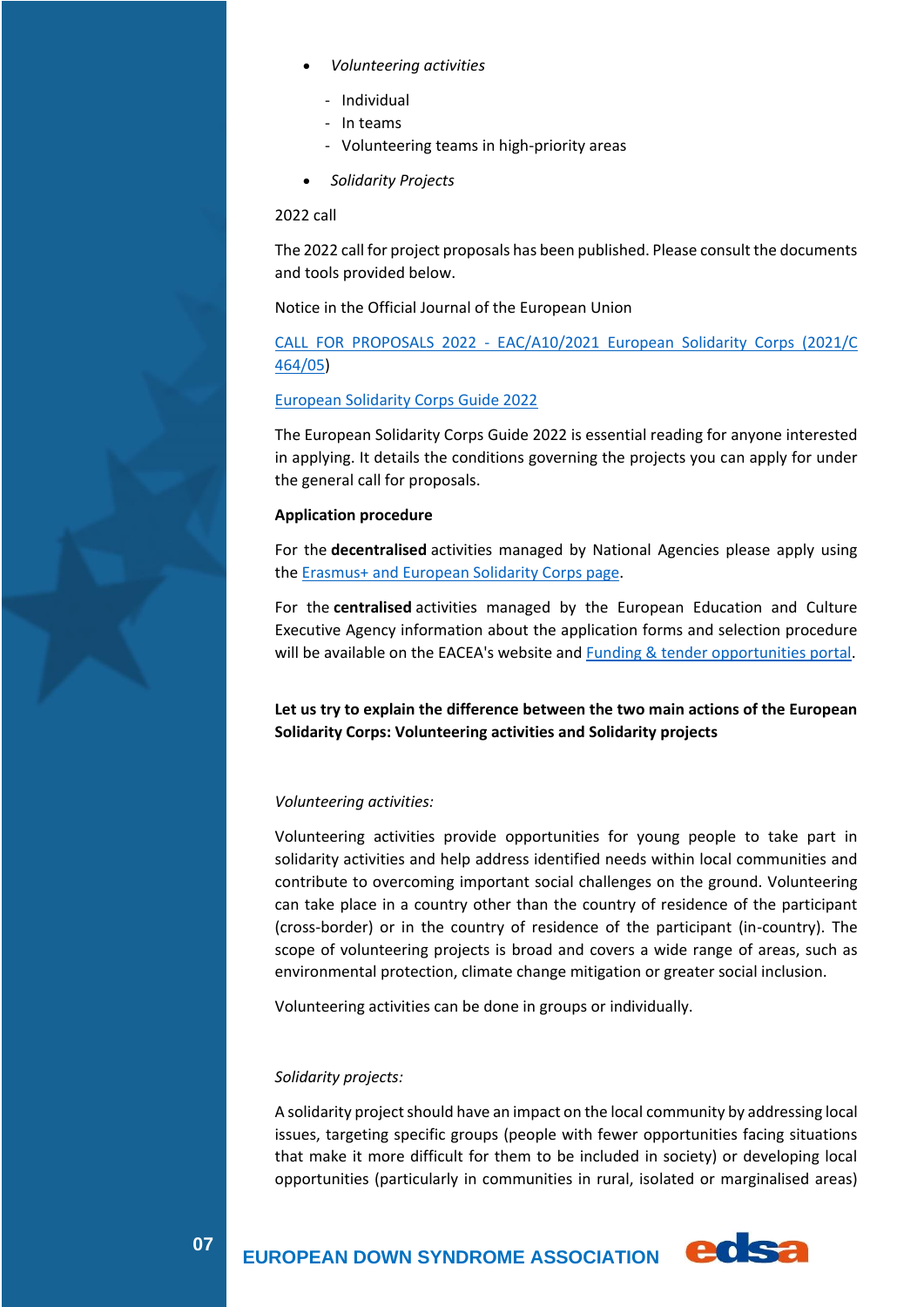but also by involving different actors and developing new partnerships. While foreseeing an impact on the local community, proposals must have a clear European added value, addressing relevant priorities at EU level.

These projects must be developed and implemented by groups of at least 5 young participants in the European Solidarity Corps in order to address the main issues and challenges of their local community.

Deadlines for submission of applications specified below end at 12.00 (noon), Brussels time.

| <b>Volunteering Projects</b> | (optional round) |
|------------------------------|------------------|
|                              | l 4 October 2022 |
| <b>Solidarity Projects</b>   | 4 October 2022   |